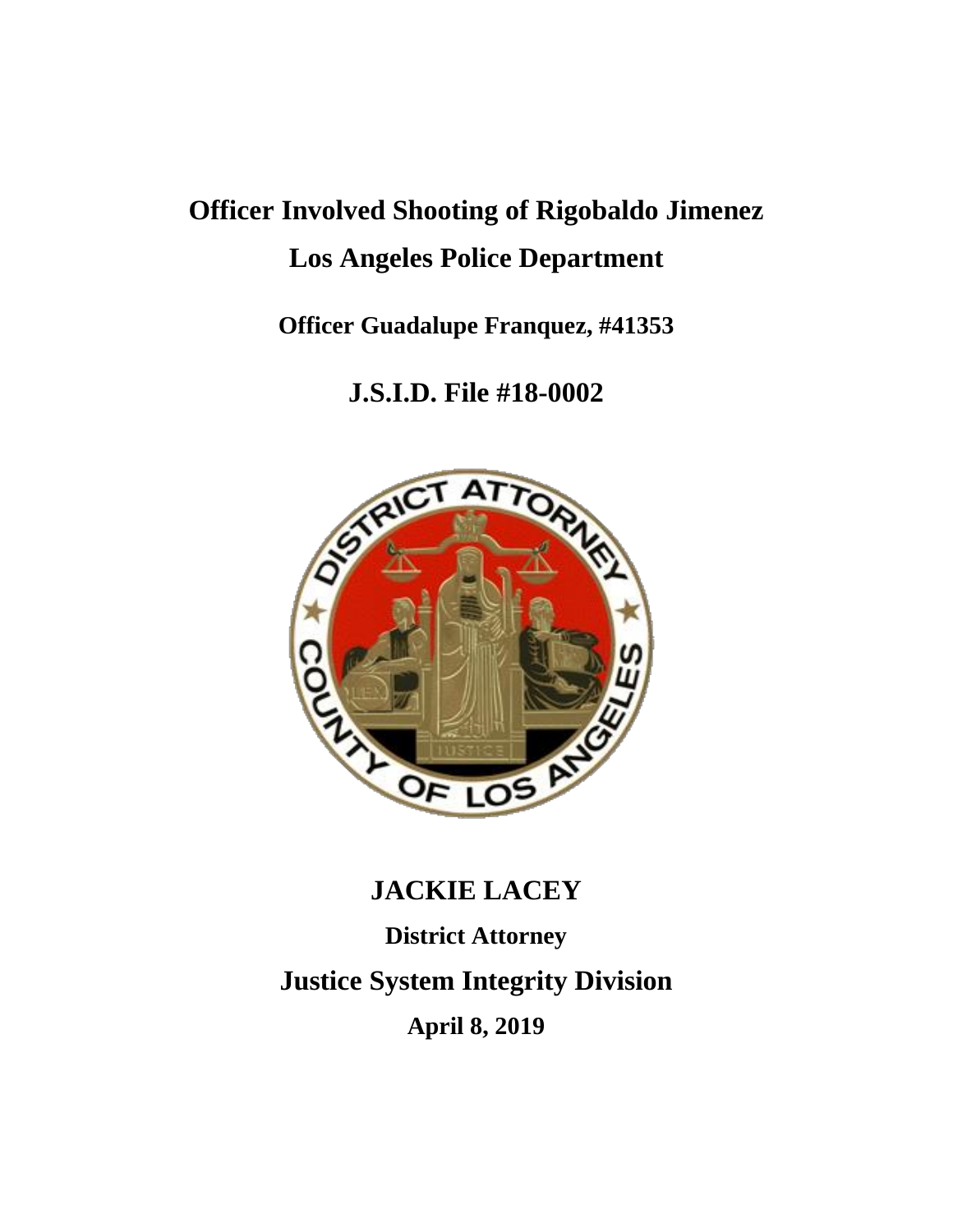#### **MEMORANDUM**

TO: COMMANDER ROBERT E. MARINO Los Angeles Police Department Force Investigation Division 100 West First Street, Suite 431 Los Angeles, California 90012 FROM: **JUSTICE SYSTEM INTEGRITY DIVISION** Los Angeles County District Attorney's Office SUBJECT: Officer Involved Shooting of Rigobaldo Jimenez J.S.I.D. File #18-0002 F.I.D. File #F083-17 DATE: April 8, 2019

The Justice System Integrity Division of the Los Angeles County District Attorney's Office has completed its review of the December 31, 2017, non-fatal shooting of Rigobaldo Jimenez by Los Angeles Police Department (LAPD) Officer Guadalupe Franquez. We have determined that Officer Franquez acted in lawful self-defense and the defense of her partner when she fired her duty weapon.

The District Attorney Command Center was notified of this shooting on December 31, 2017, at approximately 1:17 a.m. The District Attorney Response Team responded to the scene and was given a briefing and walk-through by Lieutenant Jeff Wenninger.

The following analysis is based on reports and other materials, including interviews of witnesses, 9-1-1 calls, radio transmissions, photographs, Body Worn Camera (BWC) recordings, patrol vehicle dash camera videos, and surveillance footage submitted by LAPD. No compelled statement by Officer Franquez, if one exists, was considered in this analysis.

#### **FACTUAL ANALYSIS**

On December 31, 2017, at approximately 12:10 a.m., Jose G. was working at a restaurant located in a strip mall on South Western Avenue, south of 9th Street. Jose G. was cleaning inside the restaurant when he saw Jimenez, who he recognized from another incident, walking in front of the restaurant.<sup>1</sup> Jimenez faced the glass window and gestured with his fingers to his own eyes and then pointed toward Jose G. Jimenez then raised the front of his jacket, exposing the handle of what appeared to be a pistol that was in the left side of his waistband. Jimenez continued to walk south in the parking lot past the restaurant. In fear, Jose G. called 9-1-1 to report the

 $\overline{a}$ <sup>1</sup> On December 3, 2017, Jimenez was intoxicated and arguing with a patron inside the restaurant. Ultimately, Jimenez became angry at Jose G. and warned him to be careful. Jimenez told Jose G. that he would be watching him as Jimenez pointed two of his fingers to his own eyes and then pointed his index finger toward Jose G.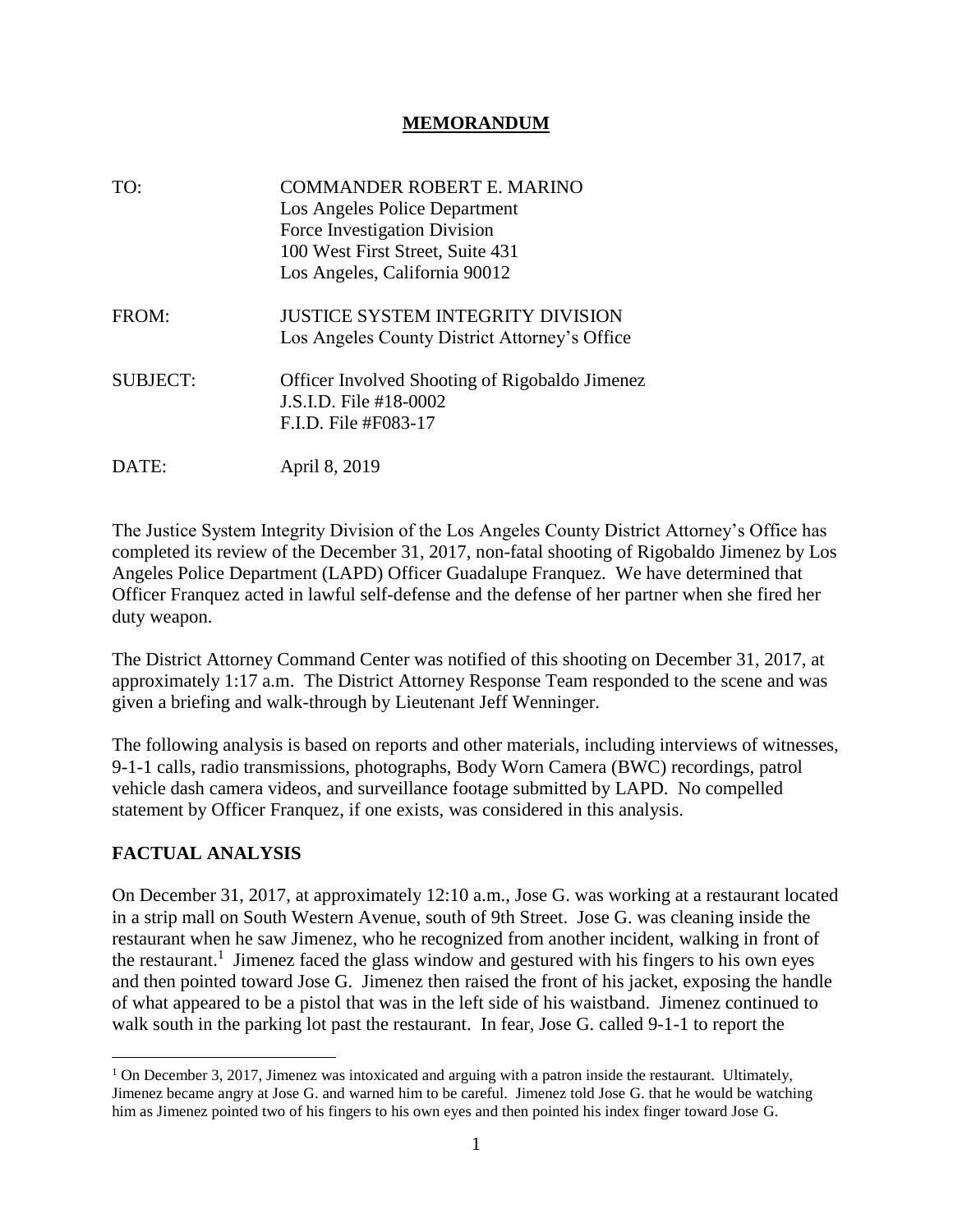incident. Jose G. described Jimenez as a male Hispanic, wearing a red cap, black jacket, white shirt, and white pants.

LAPD Communications Division broadcast over the radio that a man was armed with a gun in the parking lot of the restaurant. Several minutes later, Franquez broadcast that she and her partner, Officer Estefanie Jimenez, were responding to the location. Franquez and her partner were wearing their standard LAPD uniforms and travelling in a clearly marked black and white police vehicle. As the passenger of the police vehicle, Franquez read the comments of the call to her partner as they responded, including the description of the armed suspect.

During this time, Jimenez had walked to a neighboring restaurant in the same strip mall, where he ordered food and waited in the parking lot. Jimenez received his food and carried it in a white plastic bag in his left hand as he walked north in the parking lot parallel to Western Avenue. Simultaneously, Franquez and her partner were travelling southbound on Western Avenue approaching the entrance of the strip mall. Franquez directed her partner to turn westbound into the driveway leading into the parking lot. As the officers approached, they saw Jimenez, who matched the description of the man armed with a gun, change his direction of travel and walk west in the parking lot, away from their police vehicle. Franquez and her partner entered the parking lot and approached Jimenez from behind.



Dash camera video shows Jimenez walking west in the parking lot.<sup>2</sup>

 $\overline{a}$ 

<sup>2</sup> Franquez and her partner activated their BWCs and vehicle dash camera as they were travelling to the location with lights and siren activated.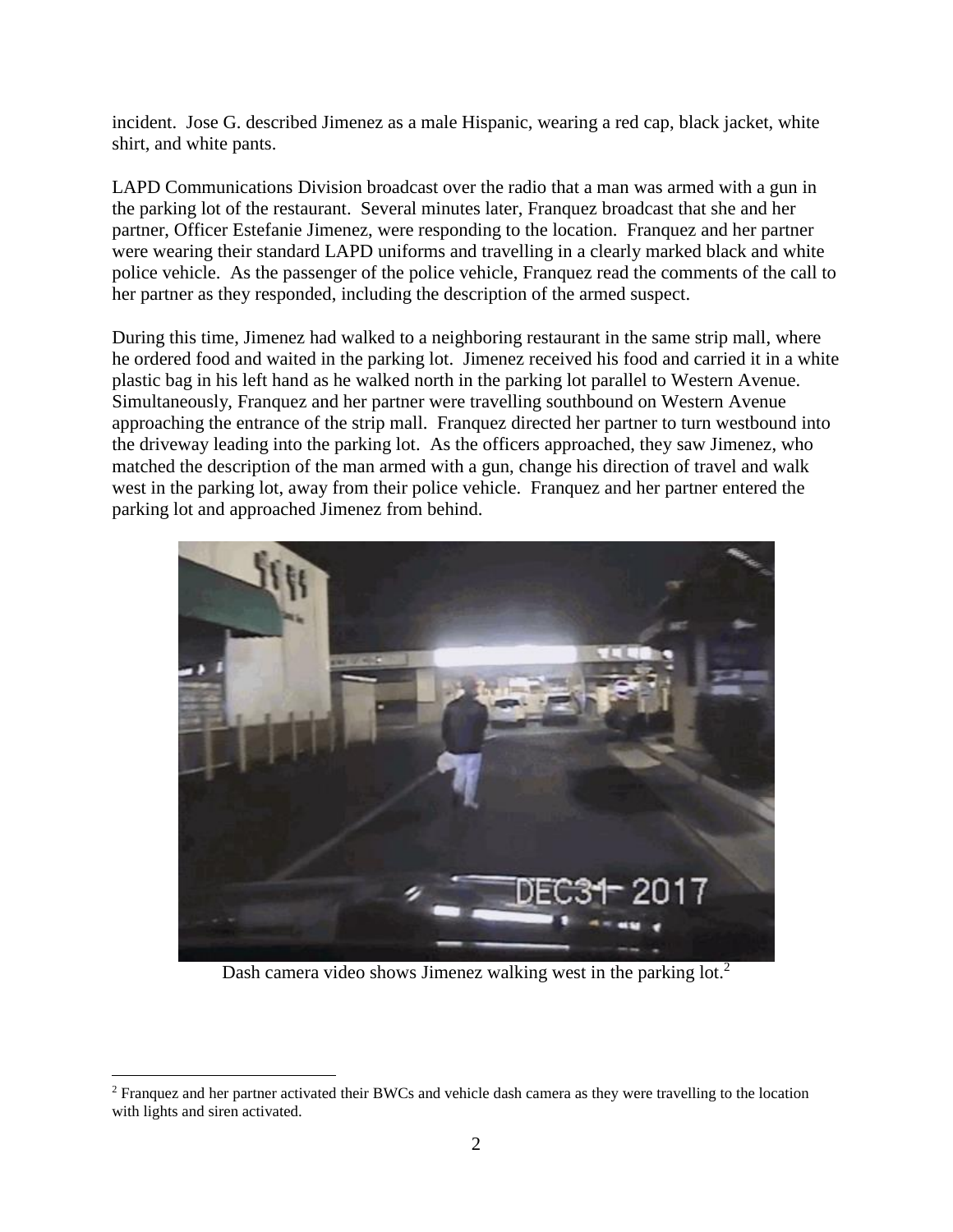As Jimenez continued walking away from the police vehicle, he reached into the left front side of his jacket with his right hand, removed what appeared to be a pistol, and concealed it near his right front waistband area, which was not visible to the officers.

As her partner slowed the police vehicle to a stop, Franquez opened the passenger door, unholstered her firearm, and yelled, "Hey stop!" Jimenez continued walking as he concealed his right hand from the officers. Franquez yelled, "Put your hands up! Stop!" as she pointed her gun at Jimenez. Jimenez stopped, turned his body slightly to his left, and looked back in the officers' direction. Franquez yelled, "Drop it! Drop it!" Jimenez turned his body further left and he quickly raised what appeared to be a pistol with his right hand. Franquez fired one round at Jimenez, striking him in the groin area. Jimenez dropped the object as he fell to the ground.



Jimenez's position after Franquez yelled, "Drop it! Drop it!"



Franquez's BWC view immediately before she fired her service weapon.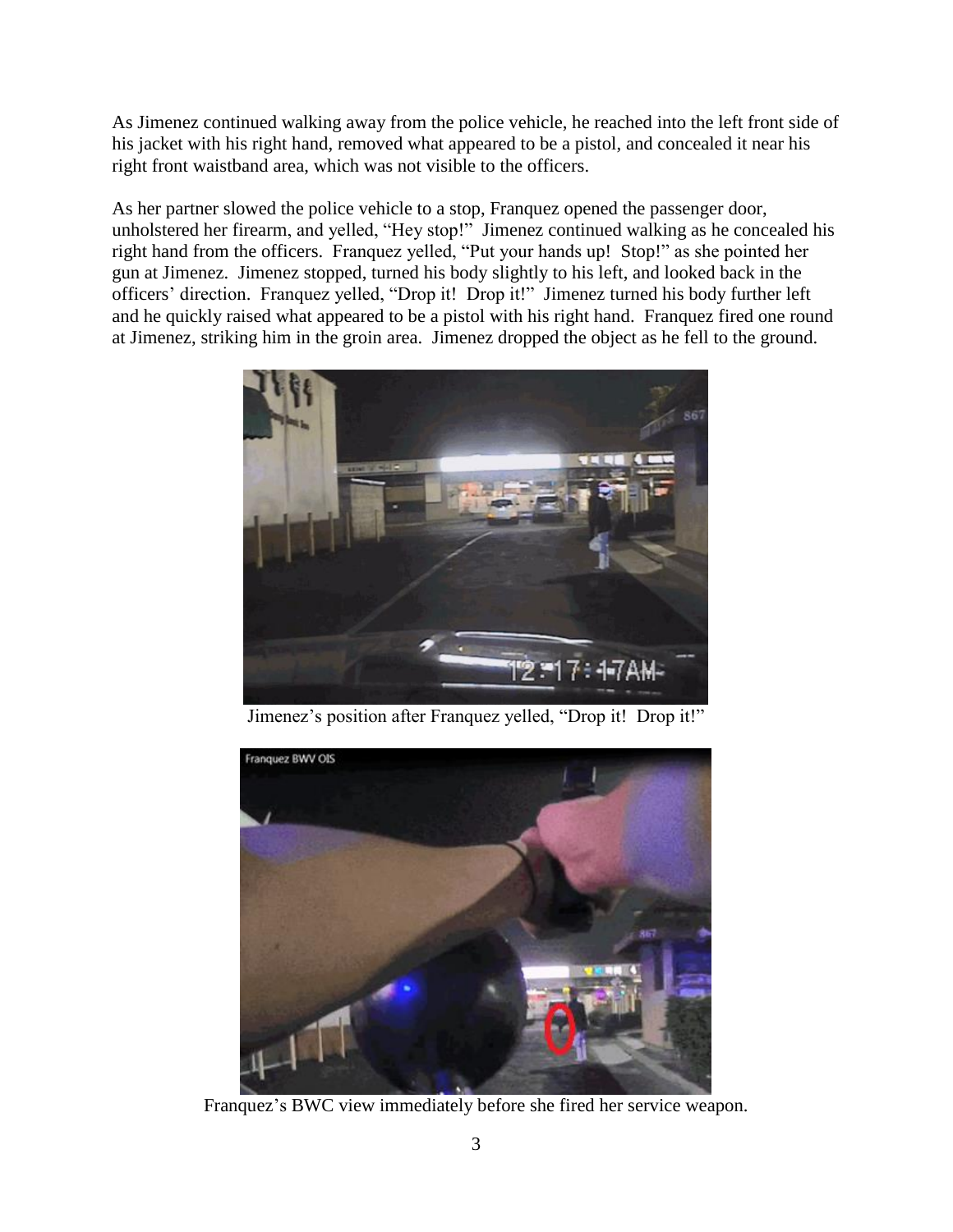Franquez's partner, Officer Jimenez, stated to investigators that prior to the shooting, she exited the driver side of the patrol vehicle and pointed her service weapon at Jimenez. When she saw what appeared to be a pistol in Jimenez's hand, she believed Jimenez was going to shoot her and she placed her finger on the trigger. She intended to shoot, but prior to pulling the trigger, she heard Franquez fire her service weapon and saw Jimenez drop the object and fall to the ground.



Still from video surveillance of a strip mall business.

At the scene, Jimenez told arresting officers, in Spanish, that he was drunk and the object was not a real firearm. The item Jimenez dropped was determined to be an air soft pistol. Its orange tip was partially colored blue, and its removable magazine was loaded with 11 plastic BBs. Jimenez survived his gunshot wound.





Jimenez's air soft pistol at the scene. Air soft pistol with its magazine removed.

On January 4, 2018, investigators interviewed Jimenez in Spanish. Jimenez stated he drank five beers and was "drunk" when he walked to the strip mall to get food. He forgot to leave his "toy gun" at home and kept it in his waistband area. Jimenez denied having a confrontation with anyone at the strip mall, and assumed a security guard in the parking lot saw his pistol and called the police. When Jimenez saw the police, he "turned another way to get out." The police told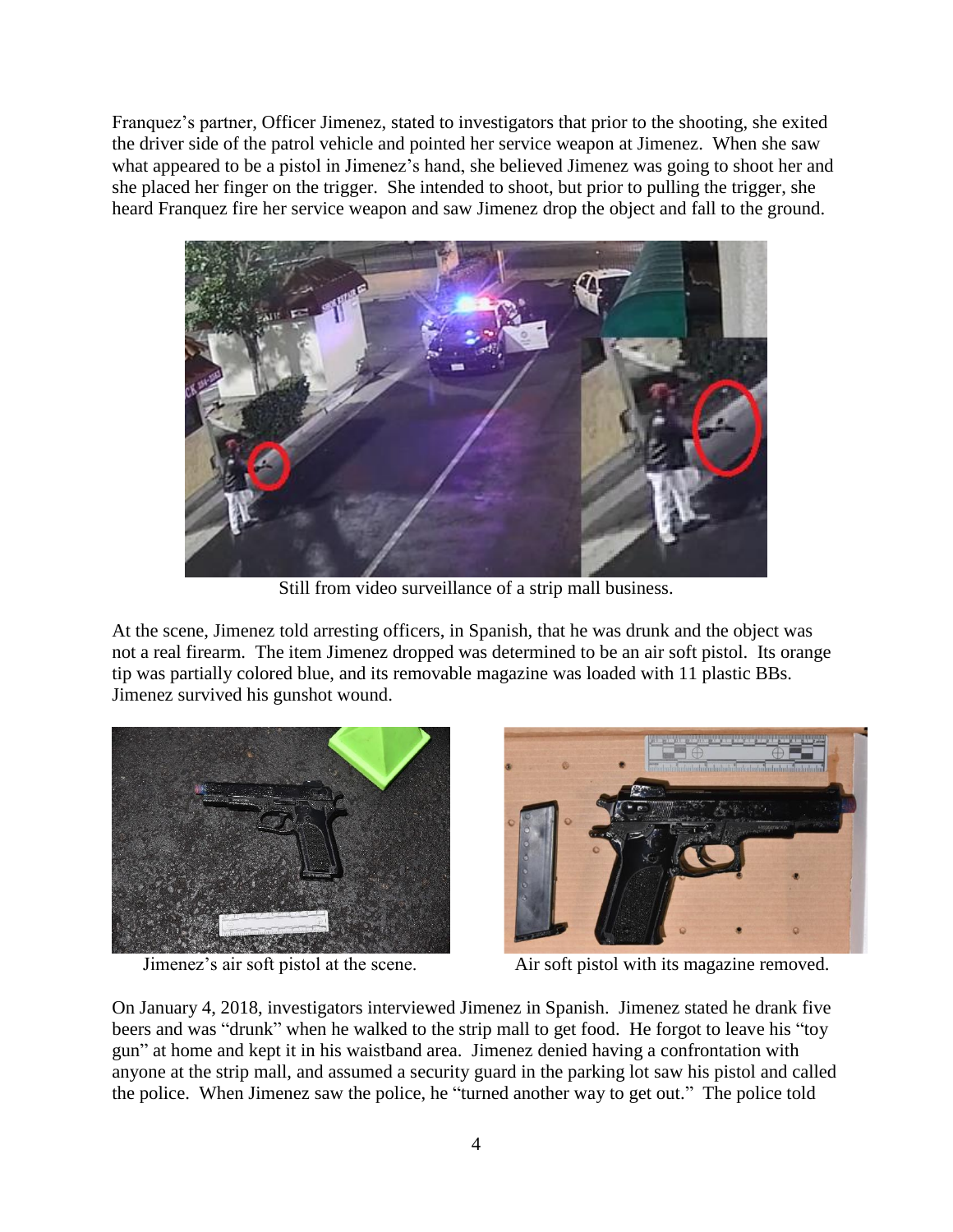him "not to move and to drop the gun because it was suspicious." He "dropped the gun, and that's when they [shot him]." When confronted about inconsistencies between his account and video footage, Jimenez stated that he was "drunk" and "lost control" that evening.

### **LEGAL ANALYSIS**

California law permits any person to use deadly force in self-defense or in the defense of others if he actually and reasonably believed that he or others were in imminent danger of great bodily injury or death. CALCRIM No. 3470. In protecting himself or another, a person may use that amount of force which he believes reasonably necessary and which would appear to a reasonable person, in the same or similar circumstances, to be necessary to prevent imminent injury. *Id*. If the person's beliefs were reasonable, the danger does not need to have actually existed. *Id*.

In California, the evaluation of the reasonableness of a police officer's use of deadly force employs a reasonable person acting as a police officer standard, which enables the jury to evaluate the conduct of a reasonable person functioning as a police officer in a stressful situation. *People v. Mehserle* (2012) 206 Cal.App.4th 1125, 1146.

In evaluating whether a police officer's use of deadly force was reasonable in a specific situation, it is helpful to draw guidance from the objective standard of reasonableness adopted in civil actions alleging Fourth Amendment violations. "The 'reasonableness' of a particular use of force must be judged from the perspective of a reasonable officer on the scene, rather than the 20/20 vision of hindsight…The calculus of reasonableness must embody allowance for the fact that police officers are often forced to make split-second judgments—in circumstances that are tense, uncertain, and rapidly evolving—about the amount of force that is necessary in a particular situation." *Graham v. Connor* (1989) 490 U.S. 386, 396-397.

Franquez and her partner responded to a call about a man armed with a gun. When they approached the shopping center, they saw Jimenez, who matched the description of the suspect. Jimenez appeared to see their marked patrol vehicle, changed direction, and walked away from the police vehicle. Jimenez removed an air soft pistol from his waistband, and concealed it as he walked with his back to the officers. Jimenez heard police commands "not to move and to drop the gun." Nevertheless, Jimenez continued to walk when Franquez yelled, "Hey stop!" Jimenez stopped and angled his body toward the officers when Franquez yelled, "Put your hands up! Stop!" Finally, Jimenez quickly raised his pistol toward officers after Franquez yelled, "Drop it! Drop it!"

Franquez reasonably and correctly believed that Jimenez was the armed subject of the radio call because he matched the description contained in the call. Jimenez's evasive and furtive actions heightened the officers' perceived threat. Furthermore, Jimenez failed to comply with clear commands. When Jimenez quickly raised his air soft pistol and turned his body toward the officers, Franquez and her partner reasonably believed that they were in imminent danger of being assaulted with a firearm, and Franquez fired one round at Jimenez to end the perceived threat.